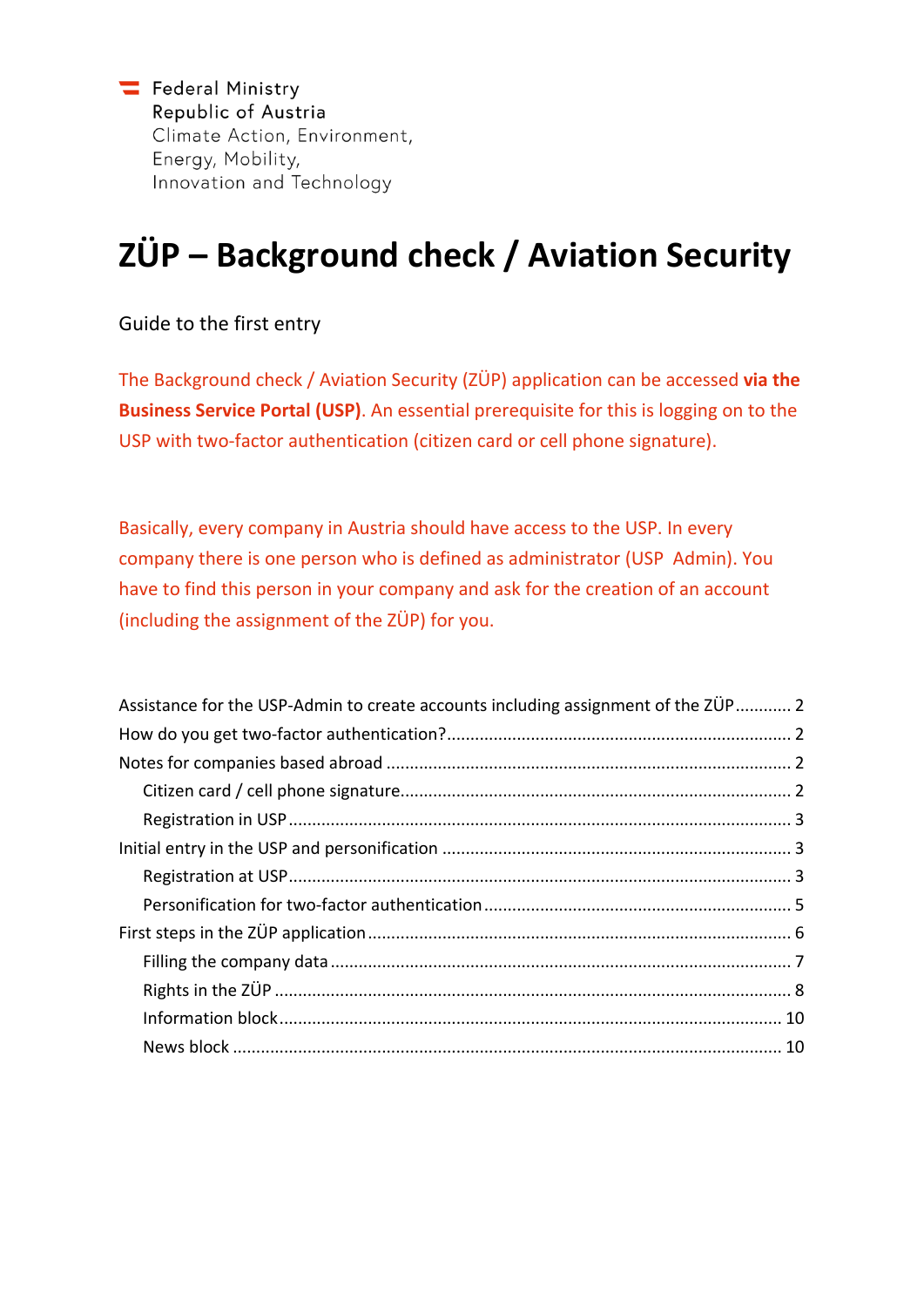# <span id="page-1-0"></span>**Assistance for the USP-Admin to create accounts including assignment of the ZÜP**

- Registration at [usp.gv.a](https://www.usp.gv.at/)t
- Create USP account for ZÜP user
	- − Under "My USP" → Administration/Manage user accounts → Create new account
		- BENID assigned
		- E-mail address must be specified!
	- − Download USP identifier (PDF) This document contains your TID, BENID and PIN for the initial entry in the USP (see ["Initial entry in the USP and personification"](#page-2-1))
- Assign ZÜP application to the new USP accounts
	- − Manage administration/procedural rights
		- select appropriate account
		- Environment & Traffic / ZÜP Zuverlässigkeitsüberprüfung / Aviation Security  $\rightarrow$  "Access ZÜP company" checkbox

# <span id="page-1-1"></span>**How do you get two-factor authentication?**

You have three options for two-factor authentication:

- Handy Signature (cell phone signature) se[e handy-signatur.at/hs2/](https://www.handy-signatur.at/hs2/)
- Citizen card see [buergerkarte.at](https://www.buergerkarte.at/)
- <span id="page-1-2"></span>• Finanz Online see [finanzonline.bmf.gv.at/fon/](https://finanzonline.bmf.gv.at/fon/)

### **Notes for companies based abroad**

### <span id="page-1-3"></span>**Citizen card / cell phone signature**

- Entry in the **Supplementary Register** for Natural Persons (ERnP), an application form can be found on the homepage of the Federal Ministry for Digitization and Economic Affairs [bmdw.gv.at](https://www.bmdw.gv.at/)
- An Austrian cell phone number is required for the cell phone signature
- Issuance of the certificate at an Austrian registration office [buergerkarte.at/registrierungsstellen.html](https://www.buergerkarte.at/registrierungsstellen.html)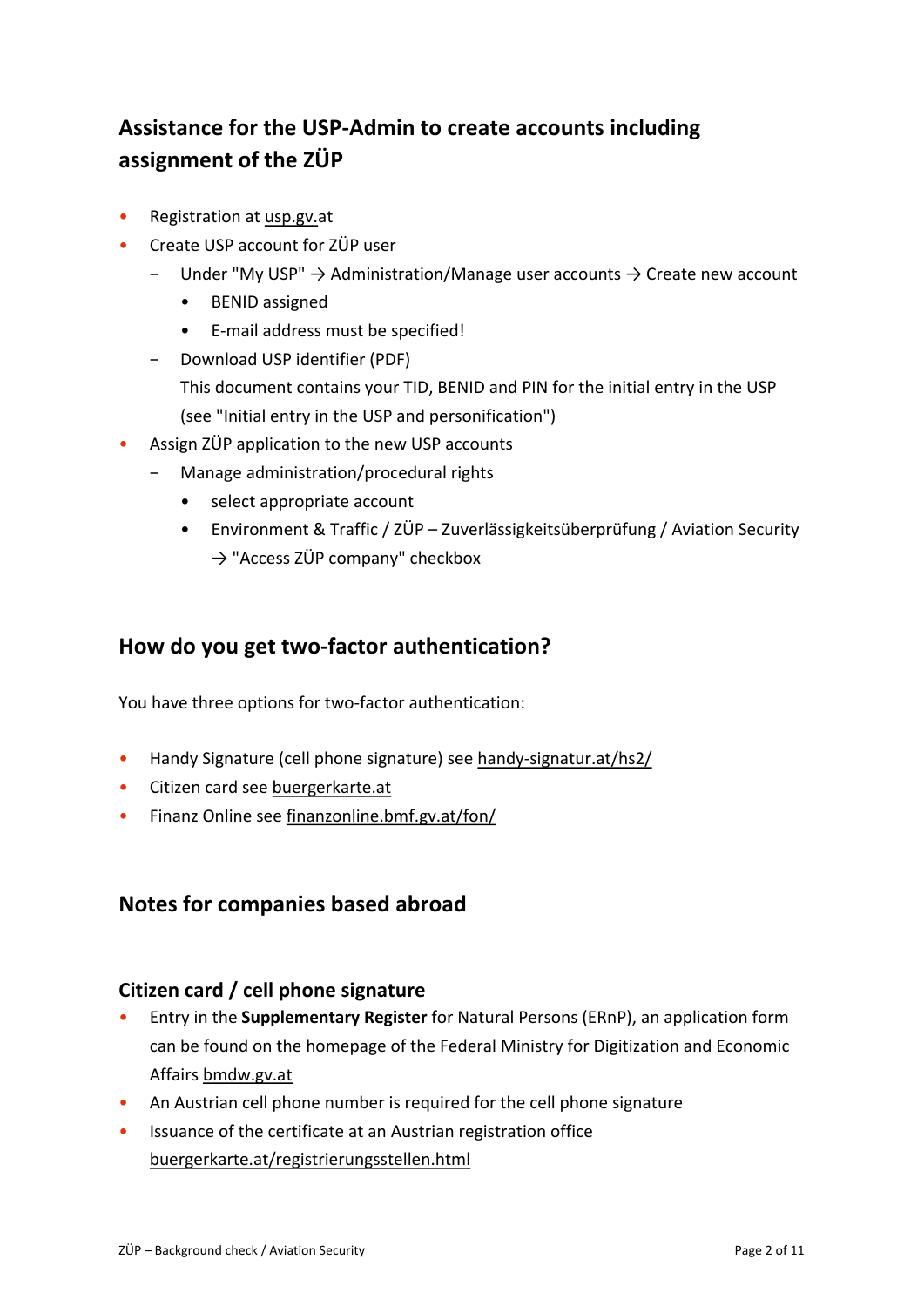<span id="page-2-0"></span>• Further information on the citizen card/cell phone signature can be found at [buergerkarte.at/faq-handy.html](https://www.buergerkarte.at/faq-handy.html)

### **Registration in USP**

For foreign companies there is a manual registration process, request via [usp.gv.at/kontaktformular.html](https://www.usp.gv.at/kontaktformular.html)

### <span id="page-2-1"></span>**Initial entry in the USP and personification**

To enter the ZÜP via the USP, a two-factor authentication must be performed at the USP. You must therefore personalise your USP account (after first entering the USP with TID, BENID and PIN) with the citizen card (chip card or cell phone signature)

### <span id="page-2-2"></span>**Registration at USP**

under [usp.gv.at](https://www.usp.gv.at/) with participant identification (TID), user identification (BENID) and PIN as indicated in the PDF you received from your USP admin (see ["Initial entry in the USP and](#page-2-1)  [personification"](#page-2-1)), as well as changing the PIN.

| $x +$<br>$\Box$<br>Unternehmensserviceportal                            |                                                                                             |        |          |          |           |          |
|-------------------------------------------------------------------------|---------------------------------------------------------------------------------------------|--------|----------|----------|-----------|----------|
| $\mathcal{C}$<br>$\leftarrow$<br>https://www.usp.gv.at<br>$\rightarrow$ |                                                                                             |        |          |          |           |          |
|                                                                         | Unternehmensservice<br>Portal                                                               | Themen | Services | Behörden | Formulare | Mein USP |
|                                                                         | $\hat{\mathbb{Q}}$                                                                          |        |          |          |           |          |
|                                                                         | Das digitale Unternehmensservice<br>Verwaltung, einfach online.<br>Mein USP<br>Registrieren |        |          |          |           |          |

Figure 1 Home page usp.gv.at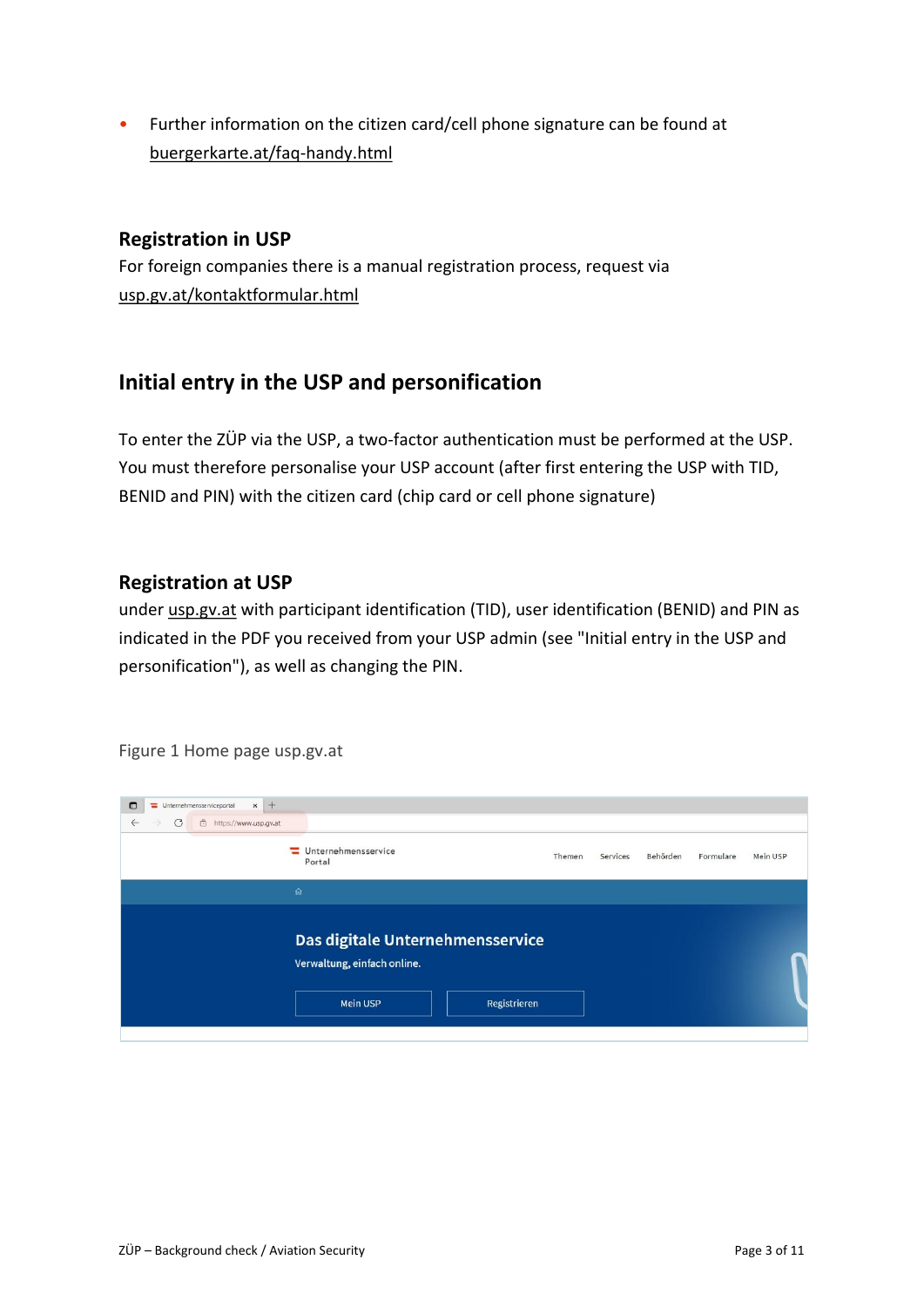### Figure 2 Login with USP identifier

| <b>Anmeldung mit Handysignatur</b>     |                  |              |
|----------------------------------------|------------------|--------------|
|                                        |                  |              |
| Benutzername/Mobiltelefonnummer        |                  |              |
| Benutzername/Mobiltelefonnummer        | $\mathfrak{S}$   |              |
| Signatur Passwort<br>Signatur Passwort |                  |              |
|                                        | Identifizieren   |              |
| <b>B</b>                               | Passwort falsch? |              |
|                                        |                  |              |
| <b>Anmeldung mit USP-Kennung</b>       | 2                |              |
| Teilnehmer-Identifikation              |                  | <b>TDI</b>   |
|                                        |                  |              |
| Benutzer-Identifikation                |                  |              |
| PIN                                    |                  | <b>PIN</b>   |
|                                        |                  | <b>BENID</b> |
| Anmelden                               | PIN vergessen    |              |
|                                        |                  |              |
| <b>Alternative Anmeldemethoden</b>     |                  |              |
|                                        |                  |              |
|                                        |                  |              |

You will be prompted to change your PIN when you first enter the system:

Figure 3 Entering the new PIN

| <b>PIN-Wechsel erforderlich</b>                                                                                                                                                                                                                                                                                                  |                                       |
|----------------------------------------------------------------------------------------------------------------------------------------------------------------------------------------------------------------------------------------------------------------------------------------------------------------------------------|---------------------------------------|
| Bitte wechseln Sie vor dem Fortsetzen die PIN.<br>Eine PIN besteht aus mindestens 8 Zeichen,<br>ist maximal 12 Zeichen lang,<br>beinhaltet mindestens einen Buchstaben und mindestens eine Ziffer,<br>darf keine Sonderzeichen oder Umlaute enthalten<br>und muss sich von der Initial-PIN in ausreichender Weise unterscheiden. |                                       |
| Alte PIN:                                                                                                                                                                                                                                                                                                                        |                                       |
| Neue PIN:                                                                                                                                                                                                                                                                                                                        |                                       |
| <br>Neue PIN bestätigen:                                                                                                                                                                                                                                                                                                         |                                       |
|                                                                                                                                                                                                                                                                                                                                  | PIN wechseln<br>Eingaben zurücksetzen |
|                                                                                                                                                                                                                                                                                                                                  |                                       |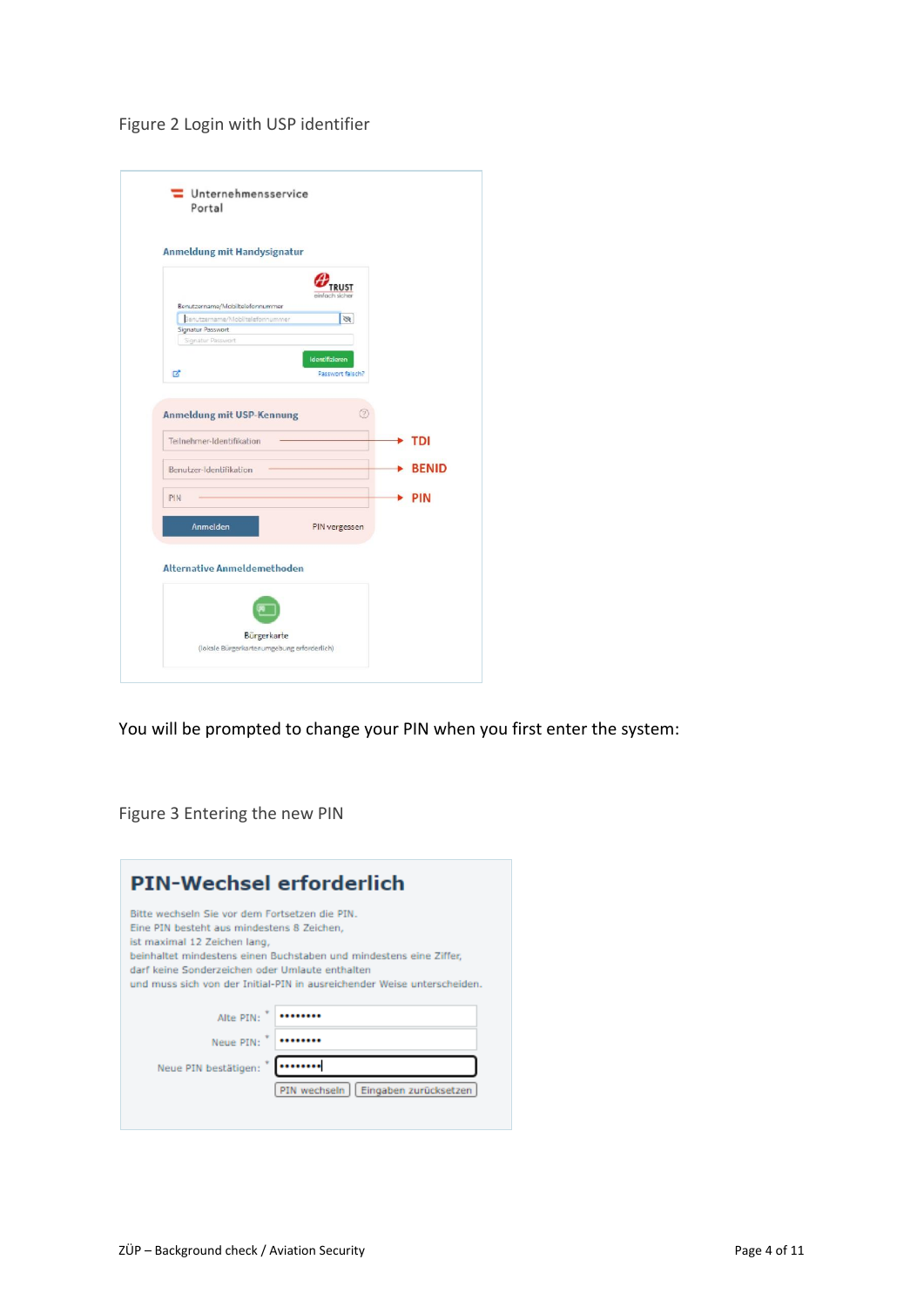Figure 4 Note on PIN change



### <span id="page-4-0"></span>**Personification for two-factor authentication**

After successful initial registration with TID, BENID and PIN, you can personalize your user account (USP account).

To do this, click on the yellow highlighted link "personalize now".

Figure 5 Path to personification



A new tab opens for selecting the type of personification.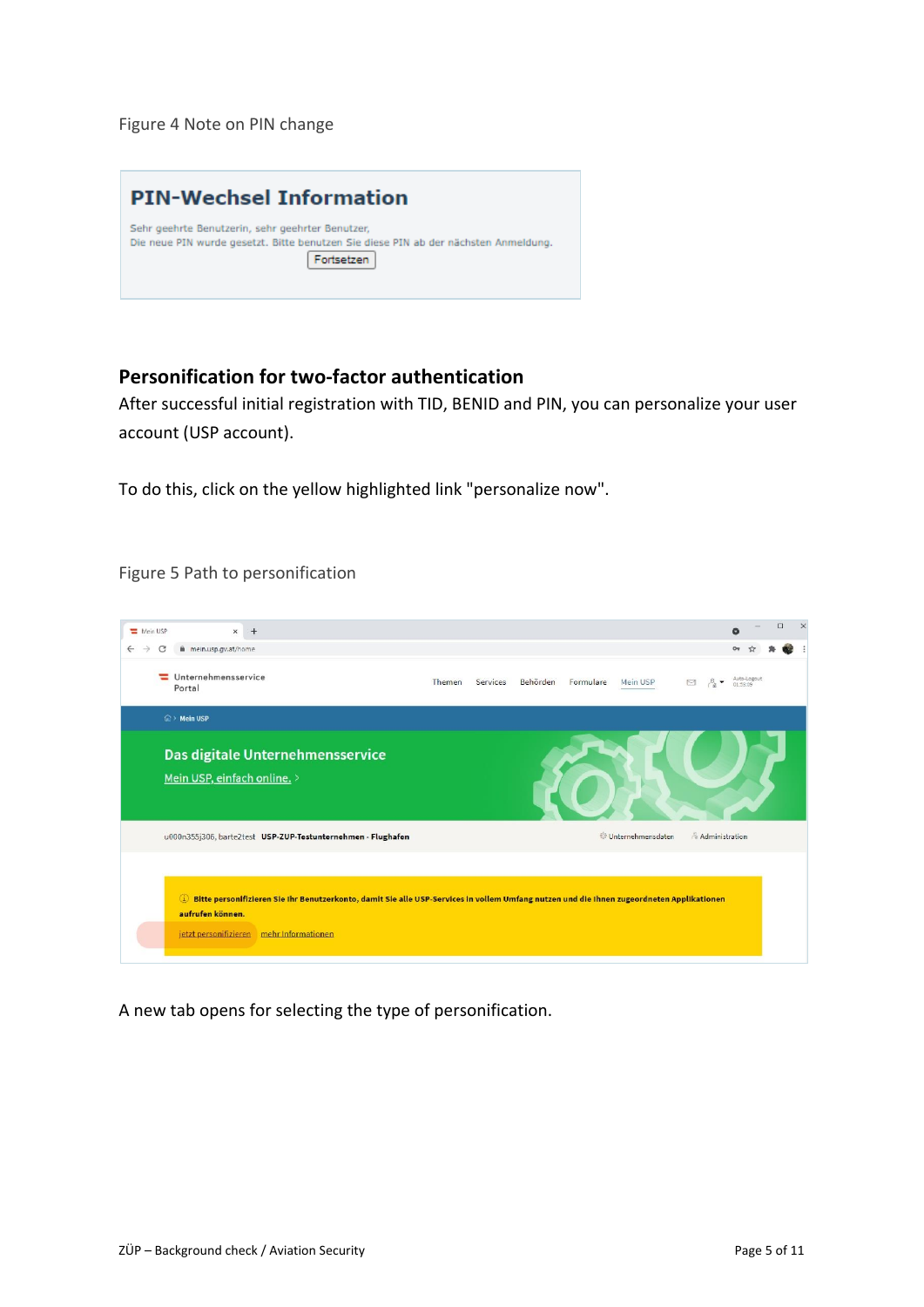### Figure 6 Type of personification



You can choose between cell phone signature, FinanzOnline or citizen card. Depending on your selection, please follow the instructions.

#### **Note**

In the USP you will see a timer for the auto logout in the upper right corner. Please note that working in the ZÜP is only possible as long as your login in the USP is active.

| Unternehmensservice<br>Portal | Themen |  | Services Behörden Formulare Mein USP |  | $\boxtimes$ $\beta$ $\bullet$ | Auto-Logout |  |
|-------------------------------|--------|--|--------------------------------------|--|-------------------------------|-------------|--|

# <span id="page-5-0"></span>**First steps in the ZÜP application**

If you have successfully logged into the USP with two-factor authentication, you will find the call to the ZÜP under "**My USP**" – this will take you to the ZÜP start page.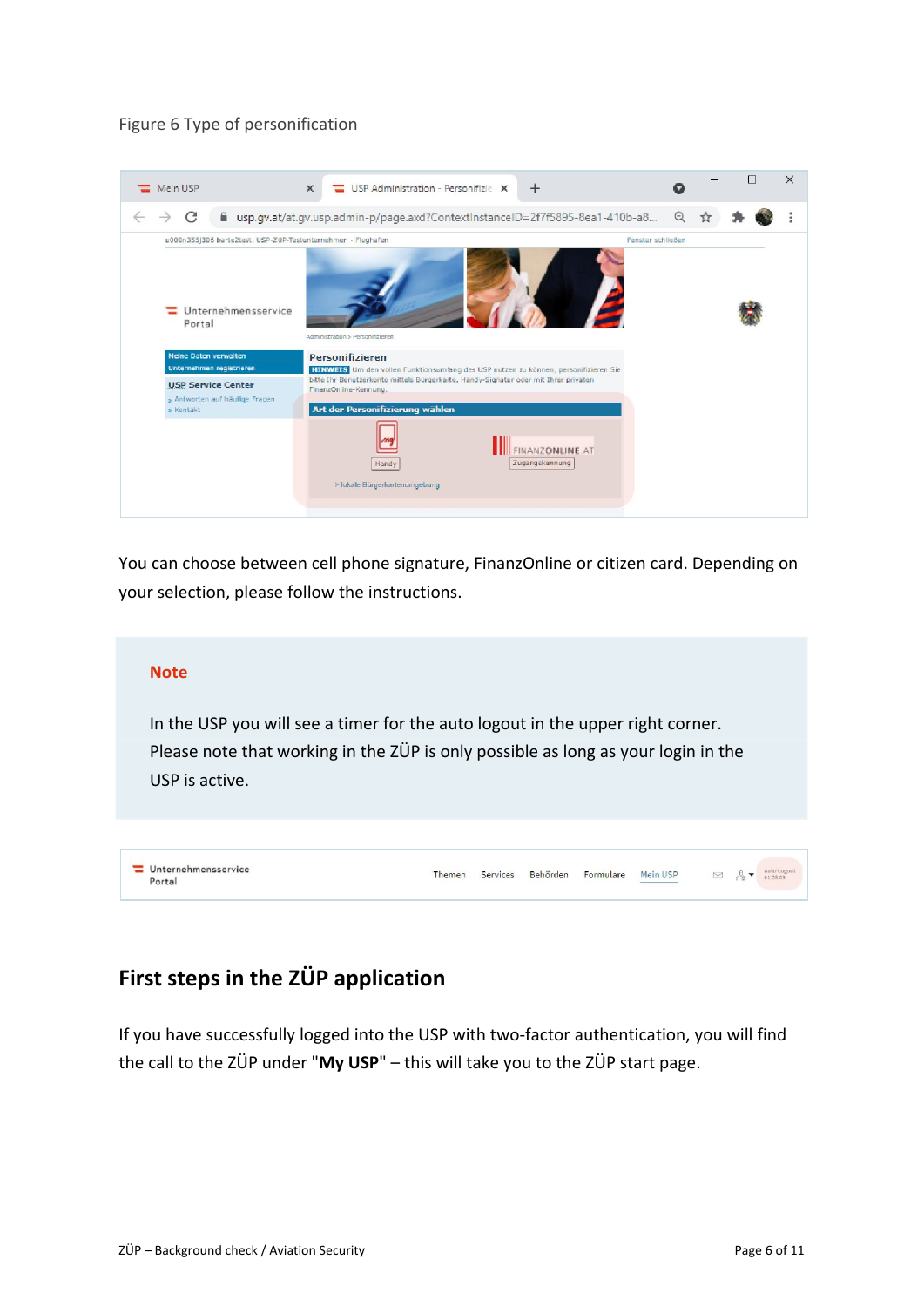### Figure 7 Path to the ZÜP start page

| Portal                                                           |                                                                                           | Themen                     | Services | Behörden | Formulare | Mein USP | M | $\cdot$ | Auto-Logout<br>01:50:58 |
|------------------------------------------------------------------|-------------------------------------------------------------------------------------------|----------------------------|----------|----------|-----------|----------|---|---------|-------------------------|
| $\hat{m}$ > Mein USP                                             |                                                                                           |                            |          |          |           |          |   |         |                         |
| Meine Services<br>jederzeit unter "Alle Services" konfigurieren. | Dies ist eine Auswahl der Services für die Sie berechtigt sind. Sie können Ihre Favoriten |                            |          |          |           |          |   |         | Alle Services           |
|                                                                  | ZÜP-                                                                                      | Zuverlässigkeitsüberprüfun |          |          |           |          |   |         |                         |

### Figure 8 Example BMK Background check

| $\equiv$ ZÜP-Unternehmen                    |                                                                                                         |      |                                   |                  |                                  | R. muster@bmk.gv.at |
|---------------------------------------------|---------------------------------------------------------------------------------------------------------|------|-----------------------------------|------------------|----------------------------------|---------------------|
| <b>CD</b> Ubersicht<br><b>M</b> Unternehmen | $\equiv$ Bundesministerium<br>Klimaschutz, Umwelt,<br>Energie, Mobilität.<br>Innovation und Technologie |      | BMK Zuverlässigkeitsüberprüfungen |                  |                                  |                     |
|                                             | D <sub>2</sub>                                                                                          | Name |                                   |                  | Erste Anmeldung 2020 11:20 11:03 |                     |
|                                             | KUR (USP) R654T561T                                                                                     |      | Rechte Personendaten freigeben /  | Letzle Anneklung |                                  |                     |
|                                             | Unternehmensdaten unvollständig!                                                                        |      | <b>Rechte anfordern</b>           |                  |                                  |                     |
|                                             |                                                                                                         |      |                                   |                  |                                  |                     |

### <span id="page-6-0"></span>**Filling the company data**

After the initial access to the ZÜP, the company data must first be filled in. To do this, select "**Company**" in the navigation bar (left) and fill in all **fields marked with \***. Under "**Type**", please select the type of company that applies to you!

Figure 9 Enter company data

| $\equiv$ ZÜP-Unternehmen                   |                                 |                     |                     |                                             |          | P. muster@bmk.gv.at   |
|--------------------------------------------|---------------------------------|---------------------|---------------------|---------------------------------------------|----------|-----------------------|
| <b>D</b> Ubersicht<br><b>M</b> Unternehmen | Unternehmensdaten               |                     |                     |                                             |          |                       |
|                                            | * Name                          | KUR (USP) R654T561T |                     | * Art Sonstiges Unternehmen<br>$\checkmark$ | RA/KC Nr |                       |
|                                            | * Lend<br>$*$ Straße            | $\sim$              | $*$ Ort<br>* Hausne |                                             | PIZ      |                       |
|                                            | $\widehat{\mathbf{v}}$ Kontakte | Erstellt 2020-11-20 | Geandert            |                                             | $ 0 \t2$ | <b>E</b> , Speichern  |
|                                            |                                 |                     |                     |                                             |          | R. Kontakt hinzutügen |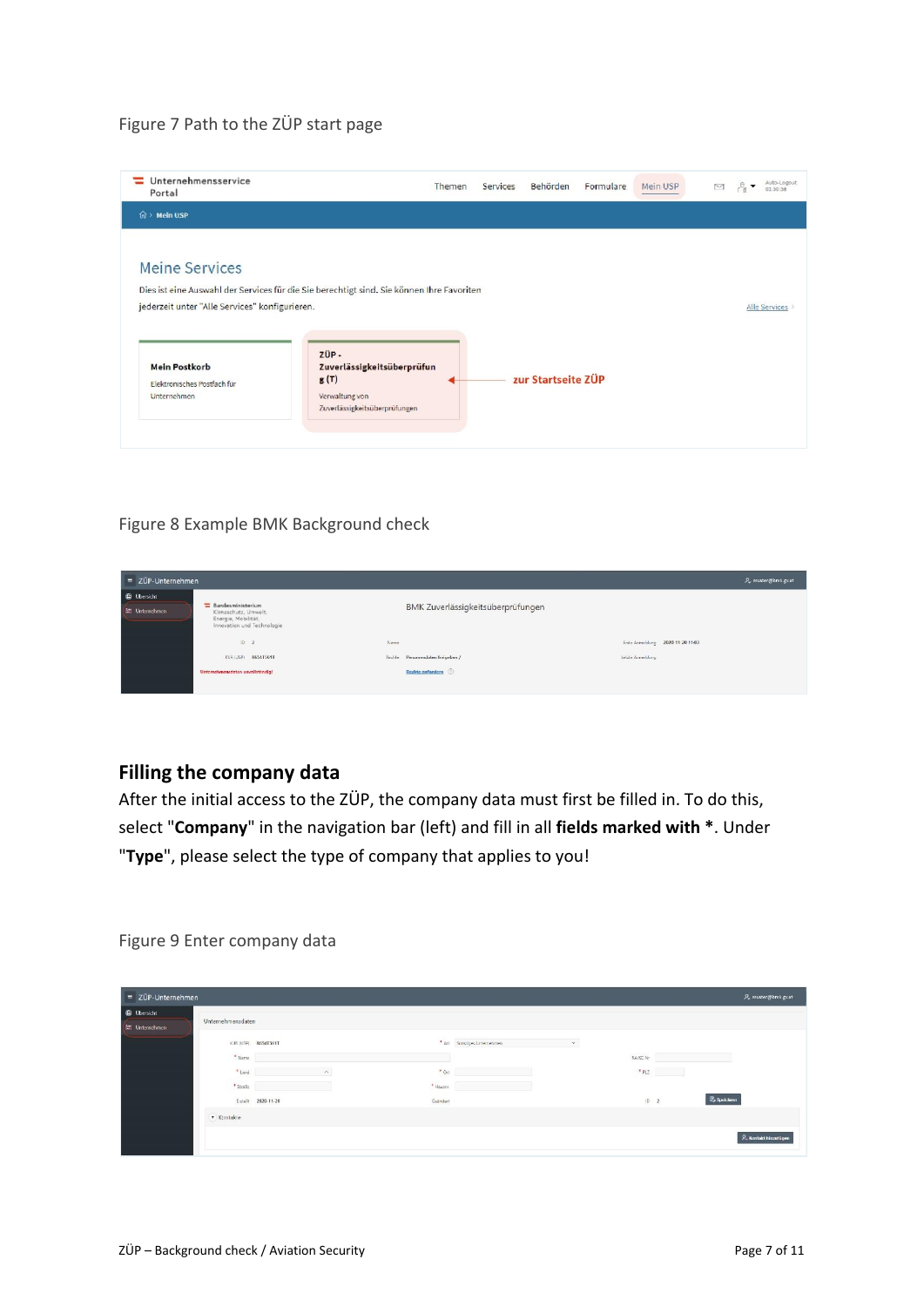# <span id="page-7-0"></span>**Rights in the ZÜP**

Once you have filled in and saved the company data, you will also see "**List of persons**" and "**Approvals granted**" in the navigation bar

ZÜP-Unternehr 9, muster@bmk.go Unternehmensdaten KUR (USP) R654T561T \* Art Zielfun \* Name USP-ZUP Rughaft  $\bullet$  Ort  $[{\sf Wen}]=\{$  $\begin{array}{c|c} \star & \mathsf{PLZ} & \mathsf{1030} & \cdots \end{array}$  $\ast$  Straße – Kadetzkystrasse  $\begin{tabular}{ll} \bf 4 & \bf 14 & \bf 2 & \bf 3 & \bf 4 & \bf 5 & \bf 6 \\ \bf 7 & \bf 8 & \bf 14 & \bf 15 & \bf 16 & \bf 17 & \bf 18 \\ \bf 18 & \bf 19 & \bf 19 & \bf 18 & \bf 19 & \bf 18 \\ \bf 19 & \bf 19 & \bf 19 & \bf 19 & \bf 19 & \bf 19 \\ \bf 10 & \bf 19 & \bf 19 & \bf 19 & \bf 19 & \bf 19 & \bf 19 \\ \bf 10 & \bf 19 & \bf 19 & \bf 1$  $\overline{\mathbb{P}_{\hspace{-1pt}\rho}}$  Speichern French 2020-11-20 Ceandert 2020-11-20  $n \rightarrow$  $\overline{\phantom{a}}$  Kontakte  $\beta_+$  Kontakt hina

Figure 10 Entries of "List of persons" and "Approvals granted

The personal data is recorded under "**Person list**" and, if necessary, releases are issued to an airport. Granted releases are then displayed under "**Releases (granted)**" (for details, see operating instructions).

In order to be able to submit ZÜP requests or ZÜP requests for received releases yourself, you must first request the relevant rights for your company. You can see which rights you have in the overview.

Figure 11 Assigned rights

| $\equiv$ ZÜP-Unternehmen           |                                                   |                                     | $\mathcal{P}_{\nu}$ muster@bmk.gvat |
|------------------------------------|---------------------------------------------------|-------------------------------------|-------------------------------------|
| <b>C</b> Übersicht                 |                                                   |                                     |                                     |
| [m] Unternehmen                    | Bundesministerium<br>Klimaschutz, Umwelt,         | BMK Zuverlässigkeitsüberprüfungen   |                                     |
| R Personenliste                    | Energie, Mobilität,<br>Innovation und Technologie |                                     |                                     |
| p <sup>5</sup> Freigaben (erteilt) | $10 - 2$                                          | Name USP-ZUP Hughalen               | trste Anmeldung 2020-11-20 11:03    |
|                                    | KUR (USP) R654T561T                               | Personendaten freigeben /<br>Rechte | Tetrte Anneldung 2020-11-20 11:06   |
|                                    |                                                   | Rechte anfordern                    |                                     |

By default, only the "**Share personal data**" right is assigned. To request additional rights, please use the "**Request rights**" link. A mail window should open and you can formulate your rights request here.

As soon as you have been assigned the rights by the BMK, you will see this on the one hand in the overview, and on the other hand in additional navigation points or the buttons for download and import.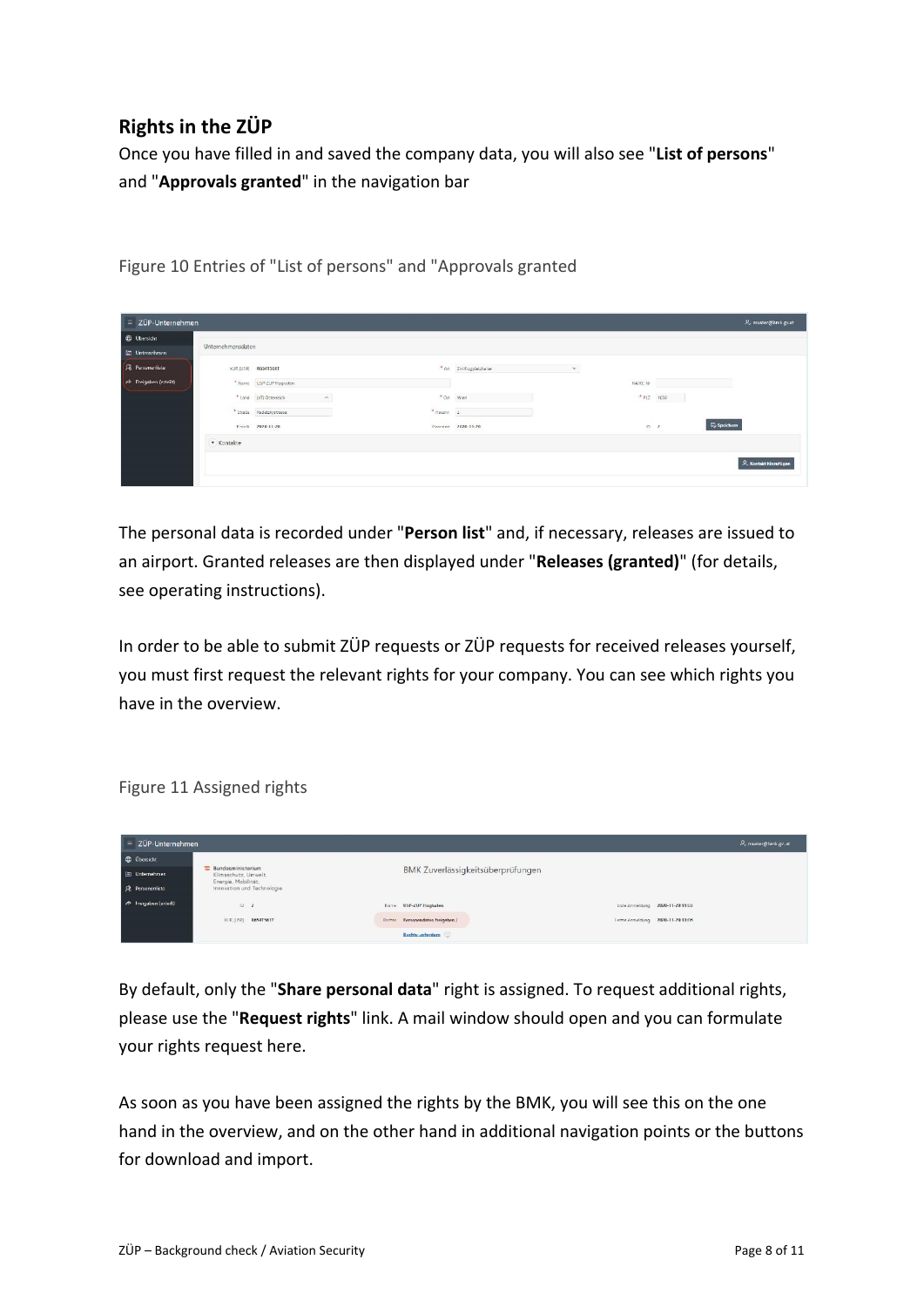The following rights can be requested:

- 1. Submit ZÜP request
- 2. Submit ZÜP application when clearance is received
- 3. Export/Import (JSON)
- 4. REST API

For example, if all available rights have been assigned, this is what you see:

Figure 12 Example: All rights have been assigned

| $\equiv$ ZÜP-Unternehmen |                                                                  |         |                                                                                                                      |                                   | P. muster@bmk.gvat |
|--------------------------|------------------------------------------------------------------|---------|----------------------------------------------------------------------------------------------------------------------|-----------------------------------|--------------------|
| C (Ihersicht             |                                                                  |         |                                                                                                                      |                                   |                    |
| ing Unternehmen          | Bundesministerium<br>Klimaschutz, Umwelt,<br>Energie, Mobilität, |         | BMK Zuverlässigkeitsüberprüfungen                                                                                    |                                   |                    |
| R Personenliste          | Innovation und Technologie                                       |         |                                                                                                                      |                                   |                    |
| P Freigaben (erteilt)    | ID <sub>2</sub>                                                  | Nettre  | USP-ZUP Flughelen                                                                                                    | Erste Anneldung 2020-11-20 11:03  |                    |
| << Freigaben (erhalten)  | R654T561T<br>KUR (USP)                                           | Rechte. | Personendaten freigeben / ZUP-Antrag bei erhaltener Freigabe stellen<br>/ ZUP-Antrag stellen / Export/Import USON) / | Letzte Anmeldung 2020-11-20 11:12 |                    |
| <br>Antragsliste         |                                                                  |         | Rechte aufordern                                                                                                     |                                   |                    |
|                          |                                                                  |         |                                                                                                                      |                                   |                    |

Figure 13 Displaying the list of persons (importing and exporting data)

| = ZÜP-Unternehmen                  |            |                                |                          |                                                                                                                                |                                         | P. muster@bmk.gv.at            |
|------------------------------------|------------|--------------------------------|--------------------------|--------------------------------------------------------------------------------------------------------------------------------|-----------------------------------------|--------------------------------|
| <b>C</b> Übersicht                 | · Filter   |                                |                          |                                                                                                                                |                                         |                                |
| the Unternehmen<br>R Personenliste | ZOP-Status | 2024 $\sqrt{m_{\rm H}}$ $\sim$ | Norma Alle $\sim$        | $\begin{tabular}{lllll} \multicolumn{2}{c}{\textbf{E}}\textbf{weither}&\Delta\textbf{le}&\quad&\quad\lor\quad\\ \end{tabular}$ |                                         |                                |
| P Freigaben (erteilt)              |            |                                |                          |                                                                                                                                |                                         |                                |
| the Freigaben (erhalten)           | $Q_{\nu}$  | 105<br>Aktionen v              |                          |                                                                                                                                | Chaten importieren de Daten exportieren | $\beta_{\rm b}$ Person anlegen |
| C) Antragsliste                    |            |                                |                          |                                                                                                                                |                                         |                                |
|                                    |            |                                |                          |                                                                                                                                |                                         |                                |
|                                    |            |                                | Keine Personen gefunden. |                                                                                                                                |                                         |                                |

The right "**Submit ZÜP application**" can be requested by civil aerodrome operators, air carriers, entities (regulated agents, known consignors and regulated suppliers), trainers and EU validation auditors.

The right "**Submit ZÜP request when clearance is obtained**" can only be requested by civil aerodrome operators.

The "**Export/Import (JSON)**" right can in principle be applied for by any company. However, it only makes sense if personal data can be automatically created or processed in JSON format.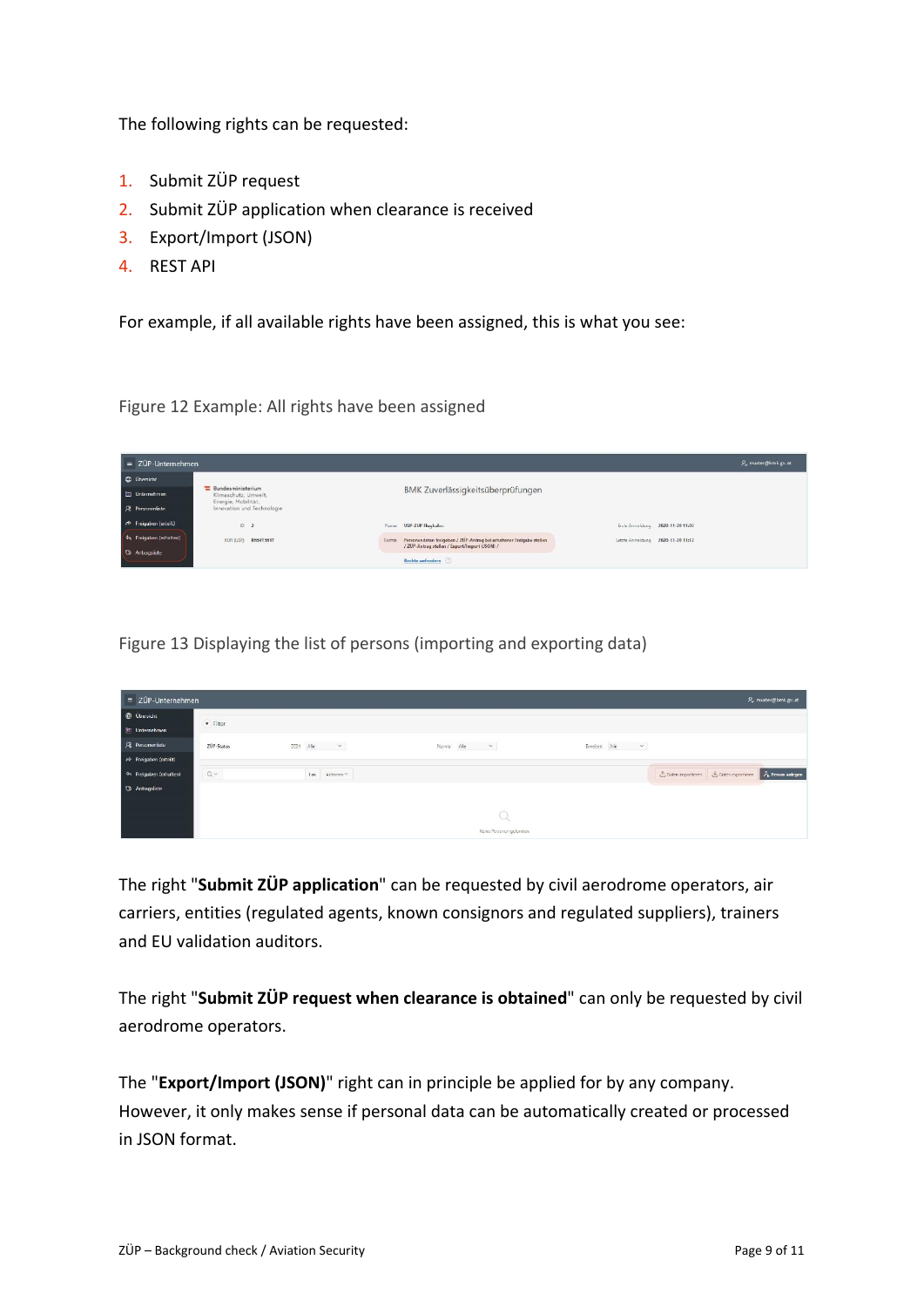The "**REST API**" right can only be requested by civil aerodrome operators. The operation of this interface naturally requires some preparatory work on your side and on the part of the BMK.

### <span id="page-9-0"></span>**Information block**

In the lower left half of the screen you will find the information block with the option to call up the **imprint**, the **privacy policy** and the **operating instructions as** well as further information.

Figure 14 Information block view

| Informationen                                                                                                                                                                                                                                                                                                                                                                                                                                                                                                                                                                                                                                                                                                                                                                                                                                                                                                                                              |
|------------------------------------------------------------------------------------------------------------------------------------------------------------------------------------------------------------------------------------------------------------------------------------------------------------------------------------------------------------------------------------------------------------------------------------------------------------------------------------------------------------------------------------------------------------------------------------------------------------------------------------------------------------------------------------------------------------------------------------------------------------------------------------------------------------------------------------------------------------------------------------------------------------------------------------------------------------|
| Impressum                                                                                                                                                                                                                                                                                                                                                                                                                                                                                                                                                                                                                                                                                                                                                                                                                                                                                                                                                  |
| Datenschutzerklärung                                                                                                                                                                                                                                                                                                                                                                                                                                                                                                                                                                                                                                                                                                                                                                                                                                                                                                                                       |
| Bedienungsanleitung                                                                                                                                                                                                                                                                                                                                                                                                                                                                                                                                                                                                                                                                                                                                                                                                                                                                                                                                        |
| Dokumentenupload<br>Stellen Sie sicher, dass Sie ein Dokument, welches Sie in der Anwendung hochladen wollen, zuvor auf Virenfreiheit geprüft<br>haben. Ebenso sollten Sie ein Dokument, welches Sie aus der Anwendung herunter geladen haben, auf Viren prüfen bevor<br>Sie es öffnen.<br>Die Implementierung einer Virenscanlösung für diese Anwendung ist noch in Arbeit!                                                                                                                                                                                                                                                                                                                                                                                                                                                                                                                                                                               |
| Browserunterstützung<br>Diese Anwendung unterstützt Google Chrome, Mozilla Firefox, Apple Safari und Microsoft Edge Chromium in der jeweils<br>aktuellen und zumindest der letzten vorherigen Hauptversion.                                                                                                                                                                                                                                                                                                                                                                                                                                                                                                                                                                                                                                                                                                                                                |
| Information betreffend (automatischer) Downloads<br>Abhängig vom verwendeten Browser kann es beim Öffnen von Dokumenten zu einem automatischen Download kommen.<br>Die Speicherung erfolgt in diesen Fällen lokal auf dem Endgerät - üblicherweise im Ordner "Downloads". Nachdem das<br>BMK keinen Einfluss auf diesen Vorgang hat, ist der jeweilige Nutzer verpflichtet diese Informationen selbstständig nach<br>jeder Sitzung zu löschen. Weiters wird darauf hingewiesen, dass der Download bzw. die Abspeicherung von Informationen<br>die über die Datenbank offengelegt werden, eine datenschutzrechtliche Stellung als Verantwortlicher iSd Art. 4 Z 7 DSGVO<br>(Datenschutzgrundverordnung) begründen kann. Sobald die Datenverarbeitung außerhalb der Datenbank erfolgt, sind die<br>Nutzer jedenfalls selbst für die Einhaltung der DSGVO verantwortlich, dies beinhaltet insbesondere auch die rechtmäßige<br>Speicherung von Informationen. |

### <span id="page-9-1"></span>**News block**

In the lower right half of the screen you will find the news block. Here we will publish current information about the Background check.